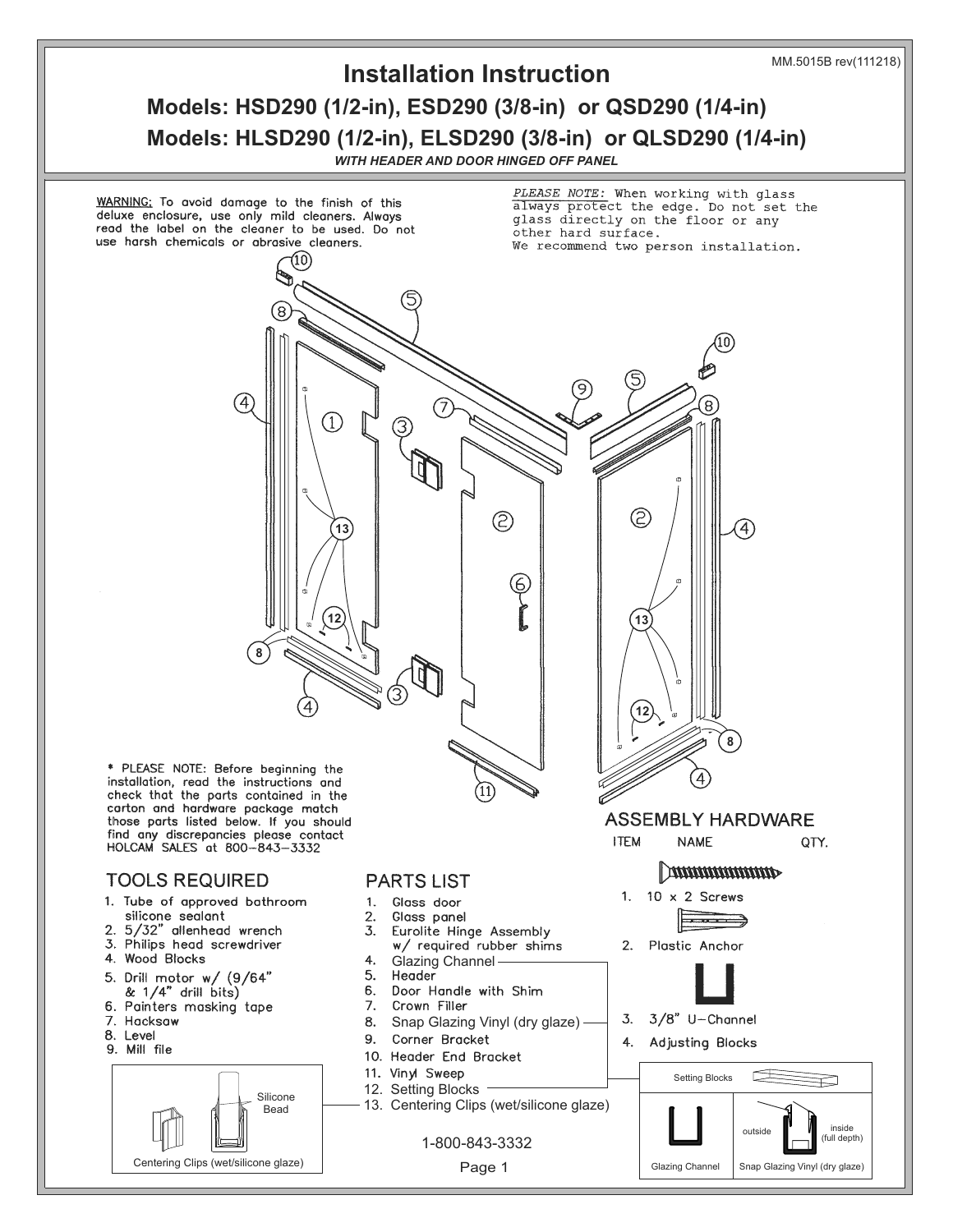

Page 2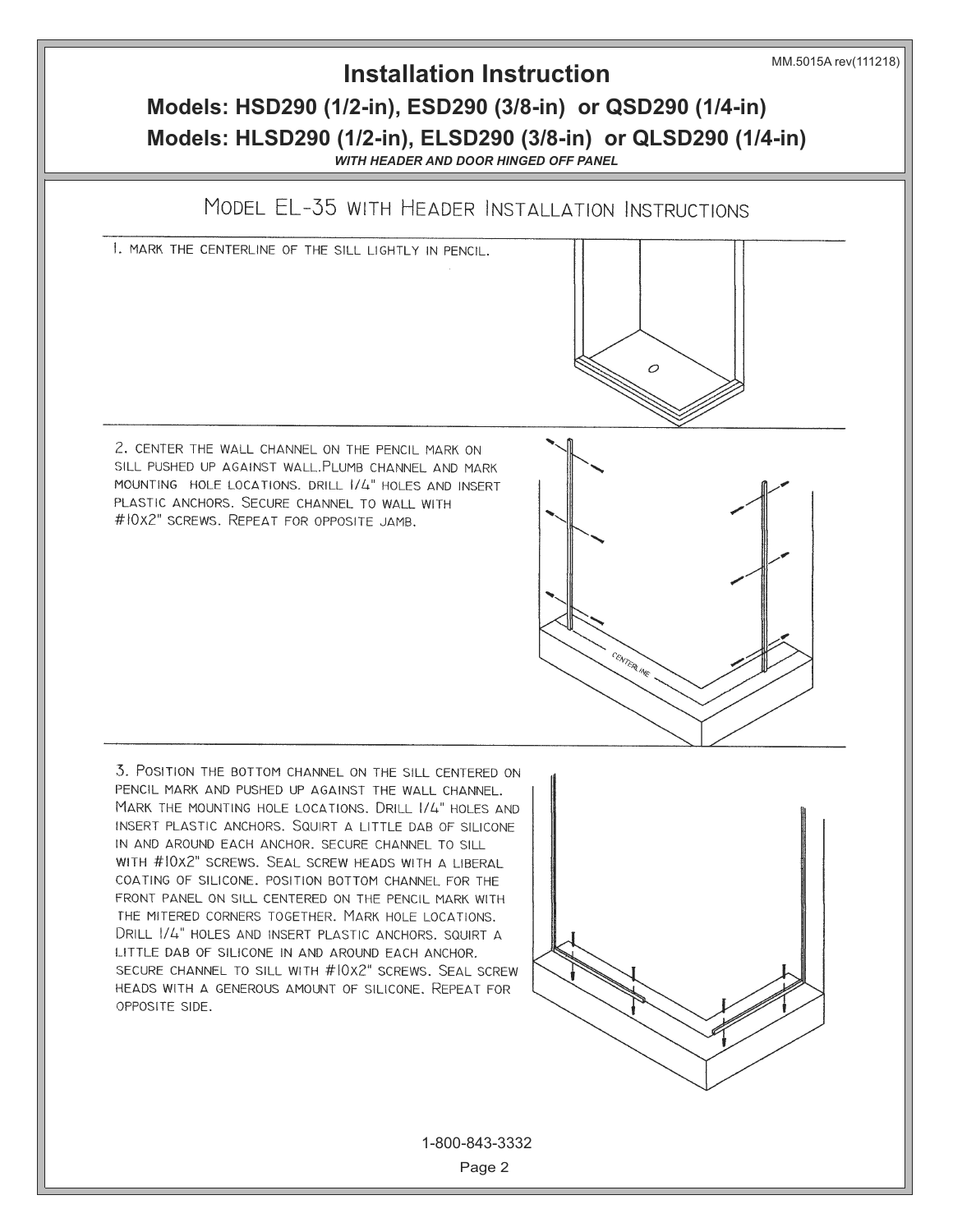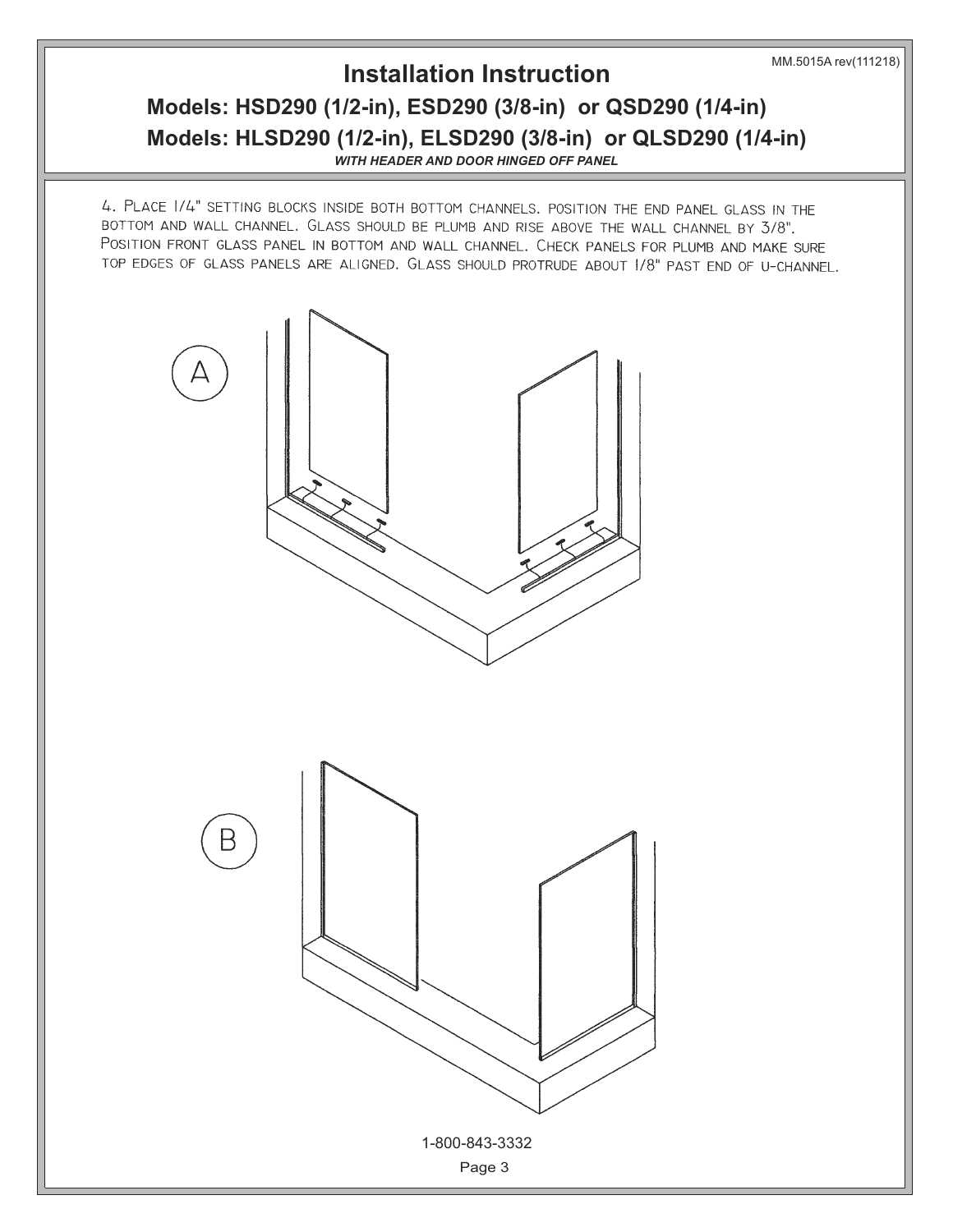MM.5015A rev(111218)

## **Models: HSD290 (1/2-in), ESD290 (3/8-in) or QSD290 (1/4-in) Models: HLSD290 (1/2-in), ELSD290 (3/8-in) or QLSD290 (1/4-in) Installation Instruction** *WITH HEADER AND DOOR HINGED OFF PANEL*

PLEASE NOTE: THE FOLLOWING STEPS APPLY TO HINGE ON WALL AND HINGE ON PANEL.

5. (STEP A) MEASURE TOP EDGE OF GLASS FROM WALL TO THE CORNER OF THE GLASS PANELS AND ADD 1/2". MEASURE THE LONG SIDE OF THE HEADER AND CUT HEADER AT SQUARE END. PLACE TWO SMALL PIECES OF GLAZING VINYL ON TOP EDGE OF GLASS. POSITION HEADER DOWN OVER THE TOP EDGE OF THE END PANEL.

NOTE: SLIDE THE WALL MOUNTING BRACKETS INTO THE HEADER BEFORE INSTALLING THE FRONT HEADER.

(STEP B) MEASURE FROM OPPOSITE WALL TO THE CORNER OF THE PANEL HEADER. CUT FRONT HEADER TO LENGTH AT SQUARE END. PLACE TWO SMALL PIECES OF GLAZING VINYL OVER THE TOP EDGE OF THE FRONT GLASS PANEL. POSITION FRONT HEADER DOWN OVER TOP EDGE OF PANEL GLASS. CHECK THE HEADERS TO MAKE SURE THEY ARE LEVEL.

(STEP C) PLACE THE WALL MOUNTING BRACKETS INSIDE THE TOP CHANNEL OF THE HEADER. MARK THE HOLE LOCATIONS ON THE WALL AND WHERE THE BRACKET WILL BE ATTACHED TO THE HEADER. REMOVE THE HEADERS AND ASSEMBLE WITH THE CORNER BRACKET AND #8X3/8" SCREWS. DRILL 9/64" HOLES THROUGH HEADER TO ATTACH THE WALL MOUNTING BRACKETS. SECURE THE BRACKETS TO THE HEADER WITH #8x3/8" SCREWS. DRILL 1/4" HOLES AT WALL MOUNTING LOCATIONS AND INSERT PLASTIC ANCHORS. CUT FULL LENGTH GLAZING VINYL FOR THE TOP OF THE GLASS PANELS AND REINSTALL HEADER ASSEMBLY. SECURE TO WALL WITH #10x2" SCREWS.

6. PLACE 1/2" SHIMS ALONG SILL TO SET DOOR GLASS ON. INSTALL THE HINGES ON THE PANEL SIDE FIRST USING TWO RUBBER GASKETS ON EACH **HLSD180 (1/2-in), ELSD180 (3/8-in) or QLSD180 (1/4-in) Installation Instruction** *WITH HEADER AND NOTCHED PANEL* Page 1 REV.9/2017 P/N 5013 1-800-843-3332 Website-www.holcam.com & E-mail-Sales@Holcam.com TWO REMAINING RUBBER GASKETS AND THE BACK PLATE OF THE HINGE WITH THE HEX HEAD SET SCREWS. ADJUST GLASS PANELS TO HAVE 1/8" SPACING BETWEEN THEM. PLUMB GLASS AND TIGHTEN SET SCREWS IN SEQUENCE SHOWN. REMOVE SHIMS AND CHECK DOOR FOR PROPER OPERATION.

![](_page_3_Picture_8.jpeg)

![](_page_3_Picture_9.jpeg)

![](_page_3_Picture_10.jpeg)

![](_page_3_Figure_11.jpeg)

![](_page_3_Figure_12.jpeg)

![](_page_3_Picture_13.jpeg)

![](_page_3_Picture_14.jpeg)

1-800-843-3332